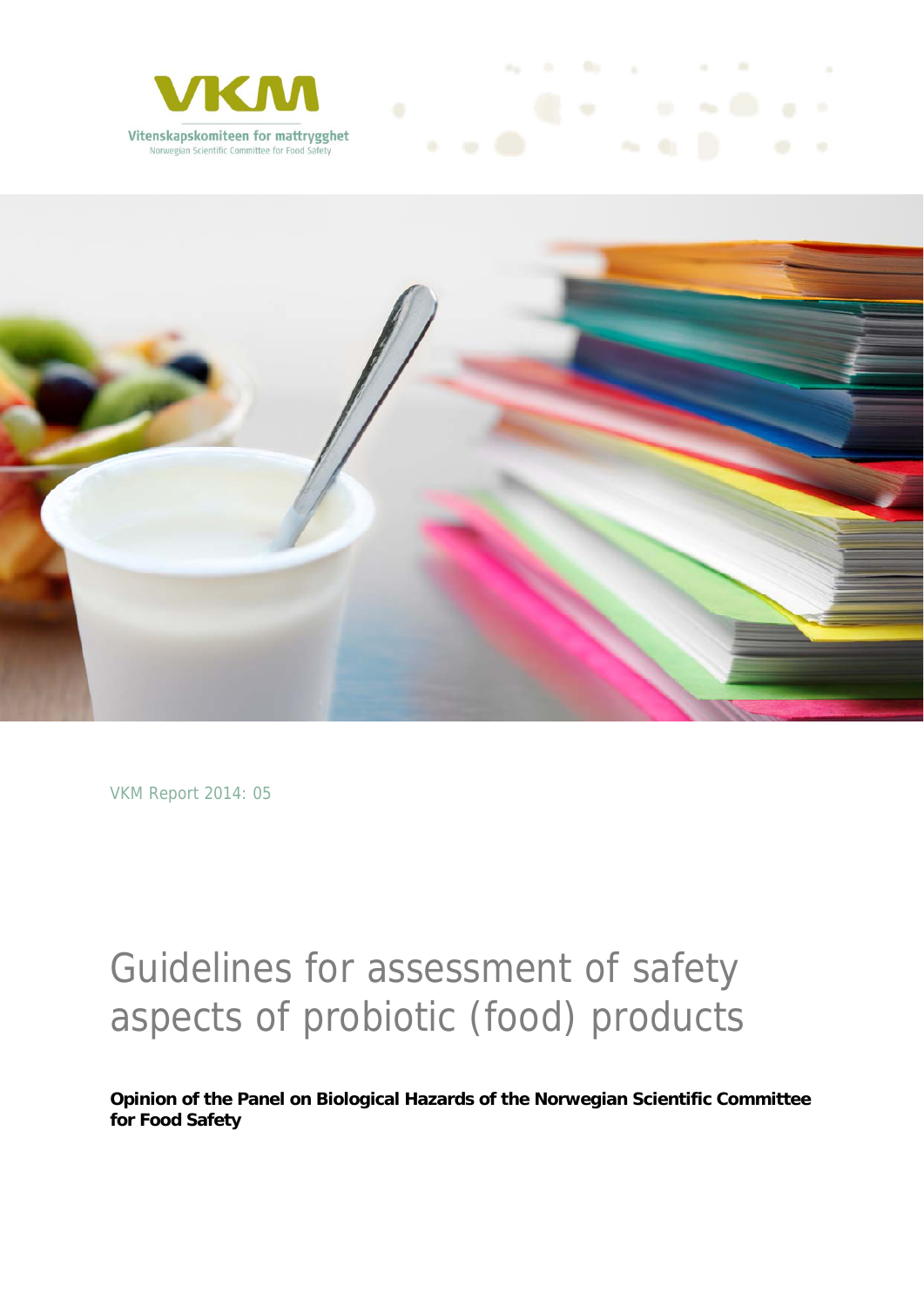# **Guidelines for assessment of safety aspects of probiotic (food) products**

Siamak Yazdankhah Ragnhild Halvorsen Jørgen Lassen Judith Narvhus

Date: 09.10.2014 Doc. no.: 11-105-4 ISBN: 978-82-8259-044-0 Photo: iStock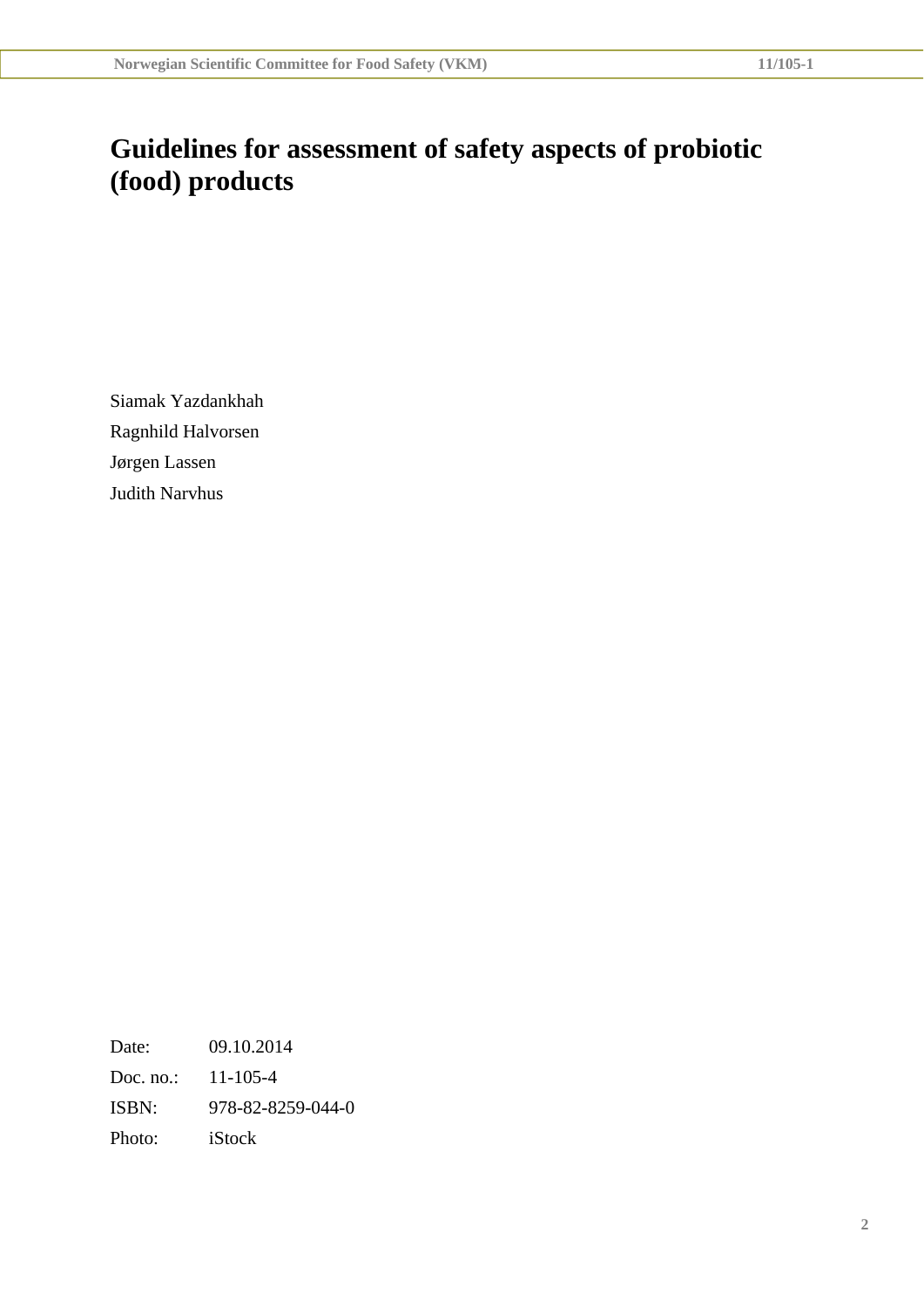# **Contributors**

Persons working for VKM, either as appointed members of the Committee or as ad hoc experts, do this by virtue of their scientific expertise, not as representatives for their employers. The Civil Services Act instructions on legal competence apply for all work prepared by VKM.

# **Acknowledgements**

The Norwegian Scientific Committee for Food Safety (Vitenskapskomiteen for mattrygghet, VKM) has appointed a project group consisting of both VKM members and external experts. The members of the ad hoc group are acknowledged for their valuable work on this opinion.

## **The members of the ad hoc group are:**

### *VKM members*

Siamak Yazdankhah (Chair), Panel on Biological Hazards

Ragnhhild Halvorsen, former member of Panel on Nutrition, Dietetic Products, Novel Food and Allergy

Jørgen Lassen, Panel on Biological Hazards

Judith Narvhus, Panel on Biological Hazards

# **Assessed by**

The report from the working group has been evaluated and approved by:.

### **Panel on Biological Hazards:**

Yngvild Wasteson (chair), Karl Eckner, Georg Kapperud, Jørgen Lassen, Judith Narvhus, Truls Nesbakken, Lucy Robertson, Jan Thomas Rosnes, Olaug Taran Skjerdal, Eystein Skjerve, Line Vold, Siamak Yazdankhah

### **Scientific coordinator(s) from the secretariat**

Danica Grahek-Ogden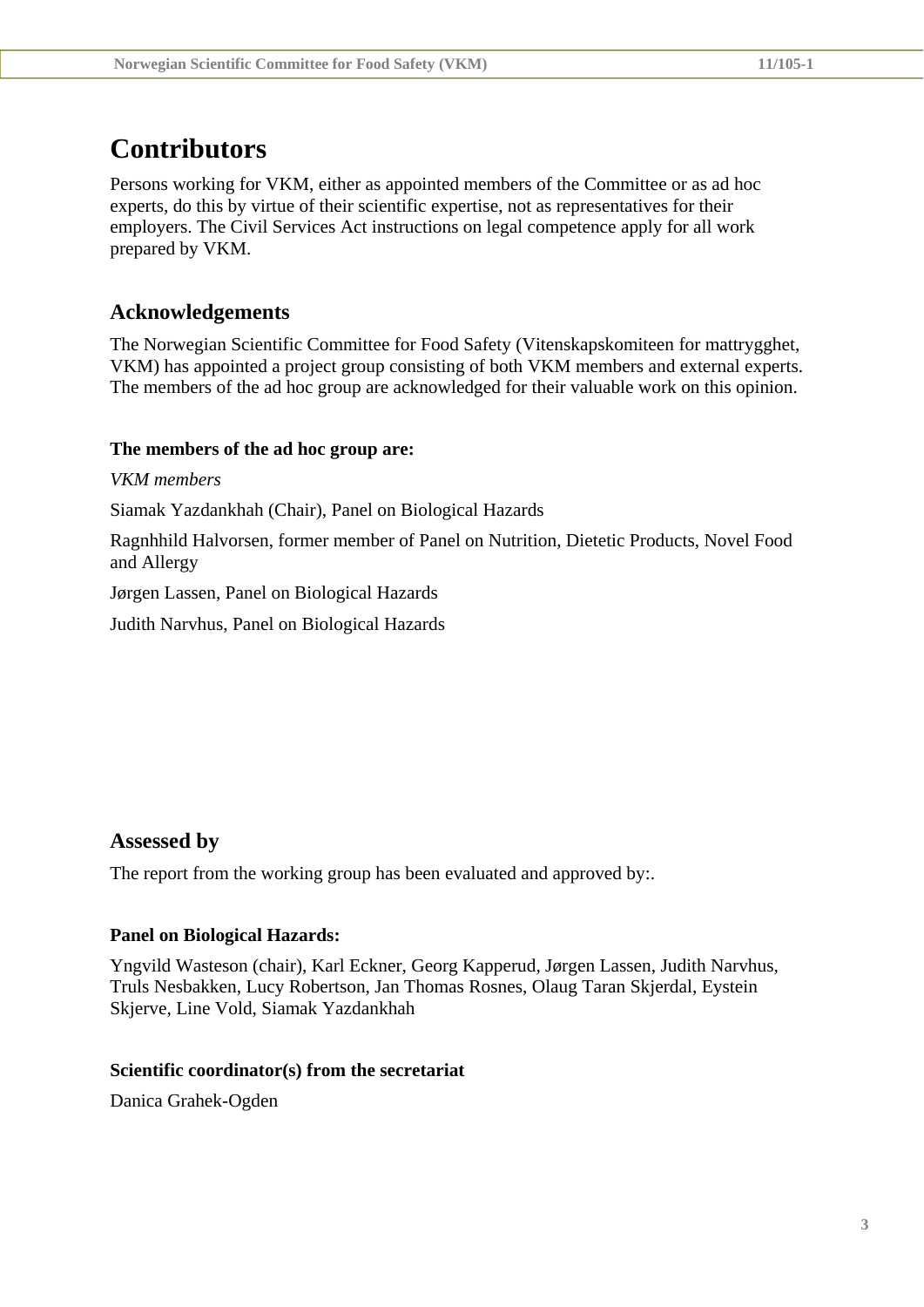# **Contents**

| $1 \quad$   | Characterisation of microorganism and product information  10 |  |
|-------------|---------------------------------------------------------------|--|
| 1.1         |                                                               |  |
| 1.2         |                                                               |  |
| $2^{\circ}$ |                                                               |  |
| 2.1         |                                                               |  |
| 2.2         |                                                               |  |
| 2.3         |                                                               |  |
| 2.4         |                                                               |  |
| 3           |                                                               |  |
|             |                                                               |  |
|             |                                                               |  |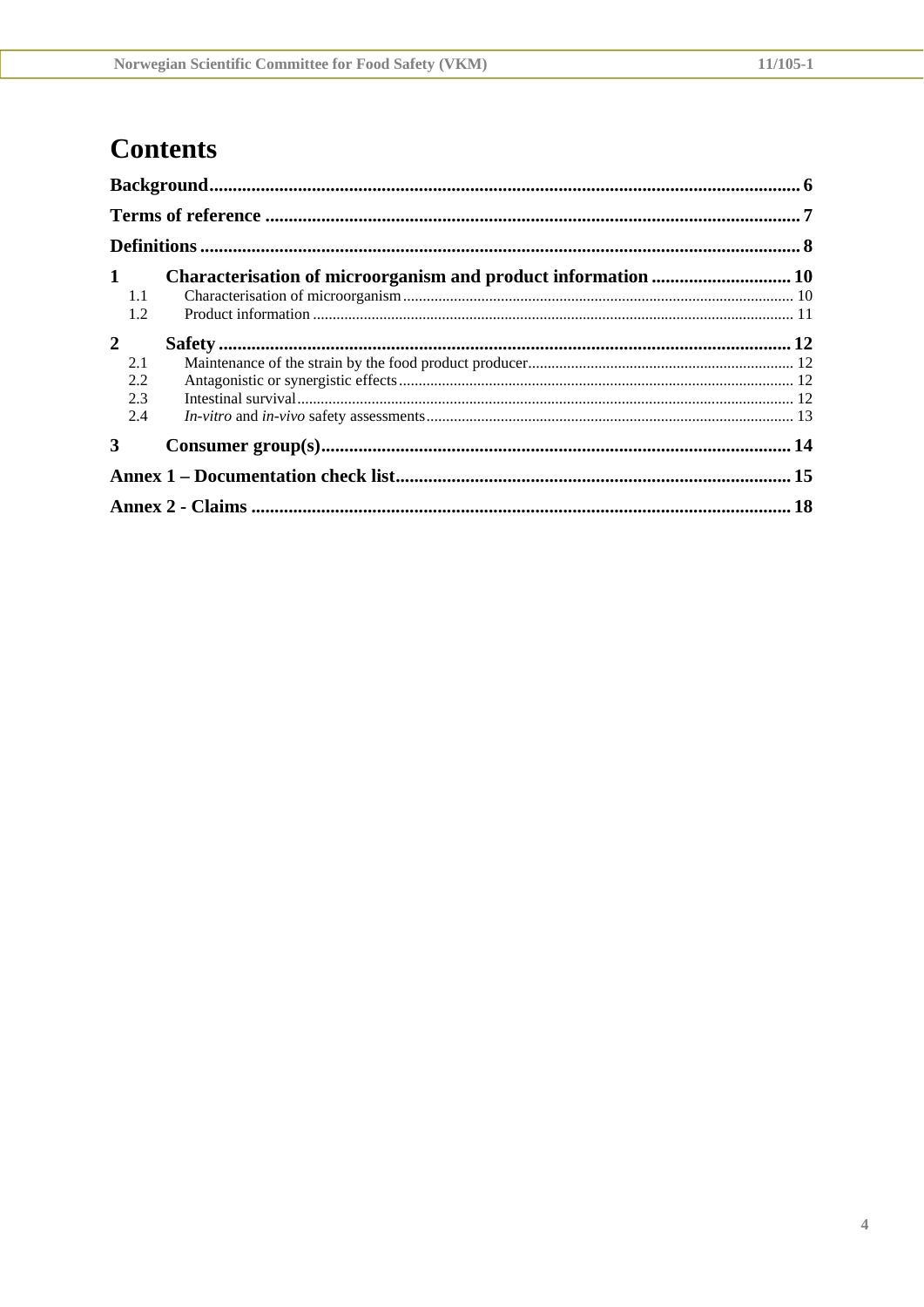#### **Abbreviations**

- FAO, Food and Agriculture Organization of the United Nations
- WHO, World Health Organization
- CFU, Colony Forming Units
- DBPC, Double-Blind Placebo-Controlled
- ISAPP, International Scientific Association for Probiotics and Prebiotics
- GRAS, Generally Recognized As Safe
- QPS, Qualified Presumption of Safety
- NFSA, Norwegian Food Safety Authority
- VKM, Norwegian Scientific Committee for Food Safety
- EFSA, European Food Safety Authority
- NDA, EFSA Panel on Dietetic Products, Nutrition and Allergies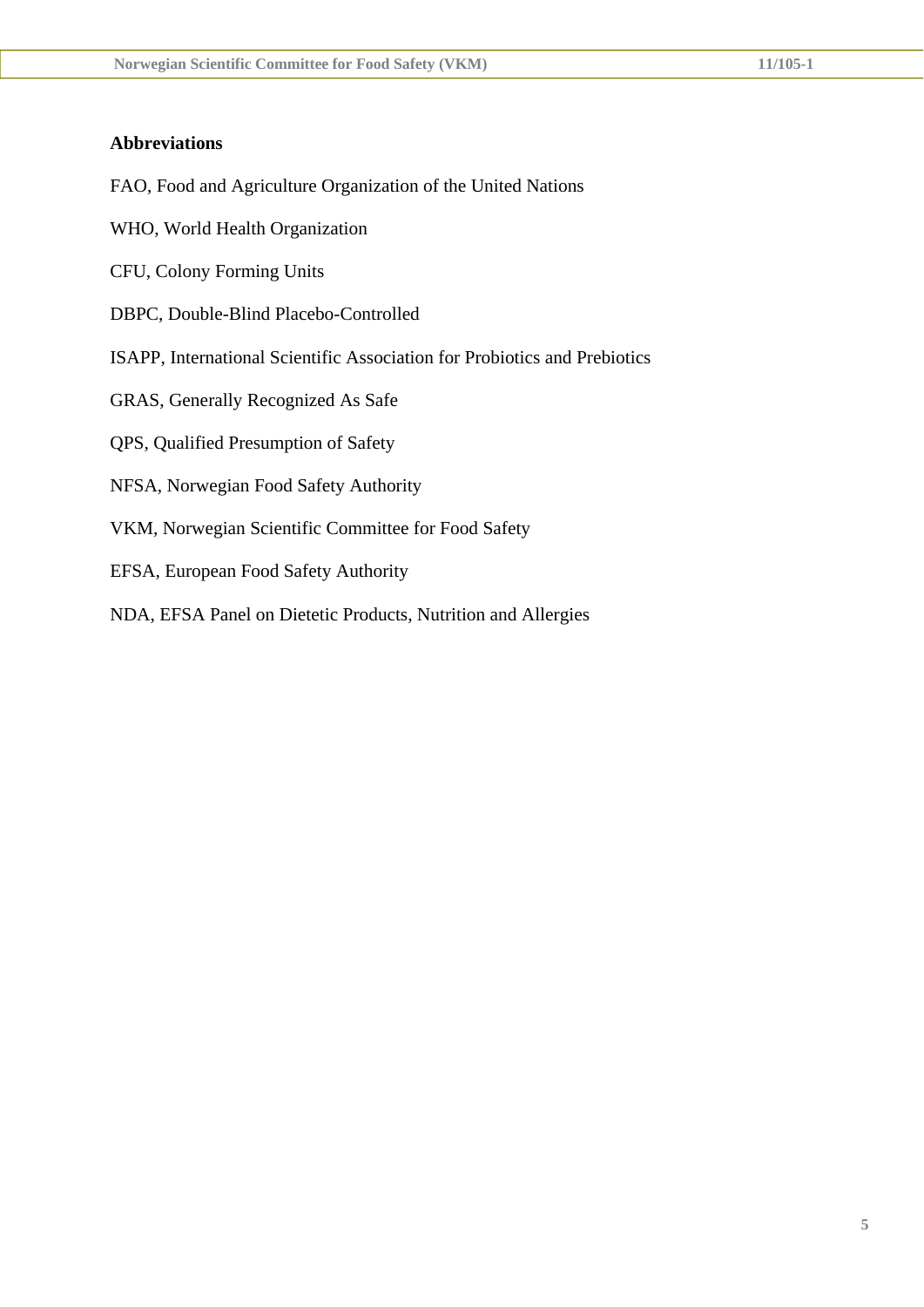# **Background**

VKM has conducted a number of risk assessments of probiotics on request from the Norwegian Food Safety Authority (NFSA). With the exception of one report, which was of general nature, reports were assessing benefits / risks of specific commercial products. NFSA's requests were partly due to notifications from the food business operator (FBO). The Panel for Biological Hazards and The Panel for Food Additives - VKM have been involved in all these cases and their experience with these assessments is valuable for compiling a document concerning which elements should be included in the evaluation of a probiotic product and how they should be judged.

Products containing probiotics are increasingly marketed and consumed, despite concerns pertaining to the use of such products for certain groups, i.e. critically ill hospitalized patients, pregnant women, infants and small children. NFSA can, on the ground of safety concern instigate a risk assessment of the probiotic strain/product.

Products containing probiotic strains that have not previously been used are considered as novel food and are subject to authorisation before marketing.

In order to standardize and simplify the assessments relating to safety of probiotic products as much as possible, it was proposed that a general guideline would be useful for the producers, food authorities (NFSA), and VKM.

The aims of the guidelines are:

- to make risk assessments of probiotics more transparent by showing FBOs what documentation is required (producers may also use Table 1Table 1in Annex 1 as an aid). The guideline should display which aspects VKM emphasizes in risk assessment of probiotics and also what the mandatory requirements are. Thus the number of requests to VKM from NFSA would be limited,
- to enable NFSA, on the basis of the guidelines, to advise which notifications need to be assessed by VKM and also which applications lack the necessary documentation that would preclude a risk assessment by VKM. In order to evaluate whether the provided documentation is sufficient, NFSA may use Table 1 in Annex 1,
- to enable VKM, on the basis of these guidelines, to conduct more streamlined risk assessment of probiotics, and thus save time and resources.

 According to the mandate from VKM, the guidelines focus on safety aspects. Other aspects pertinent to probiotics, but outside the VKM mandate, may be found in FAO (2002). We expect the guidelines to be updated as new data become available and will be accessible at www.vkm.no and www.mattilsynet.no.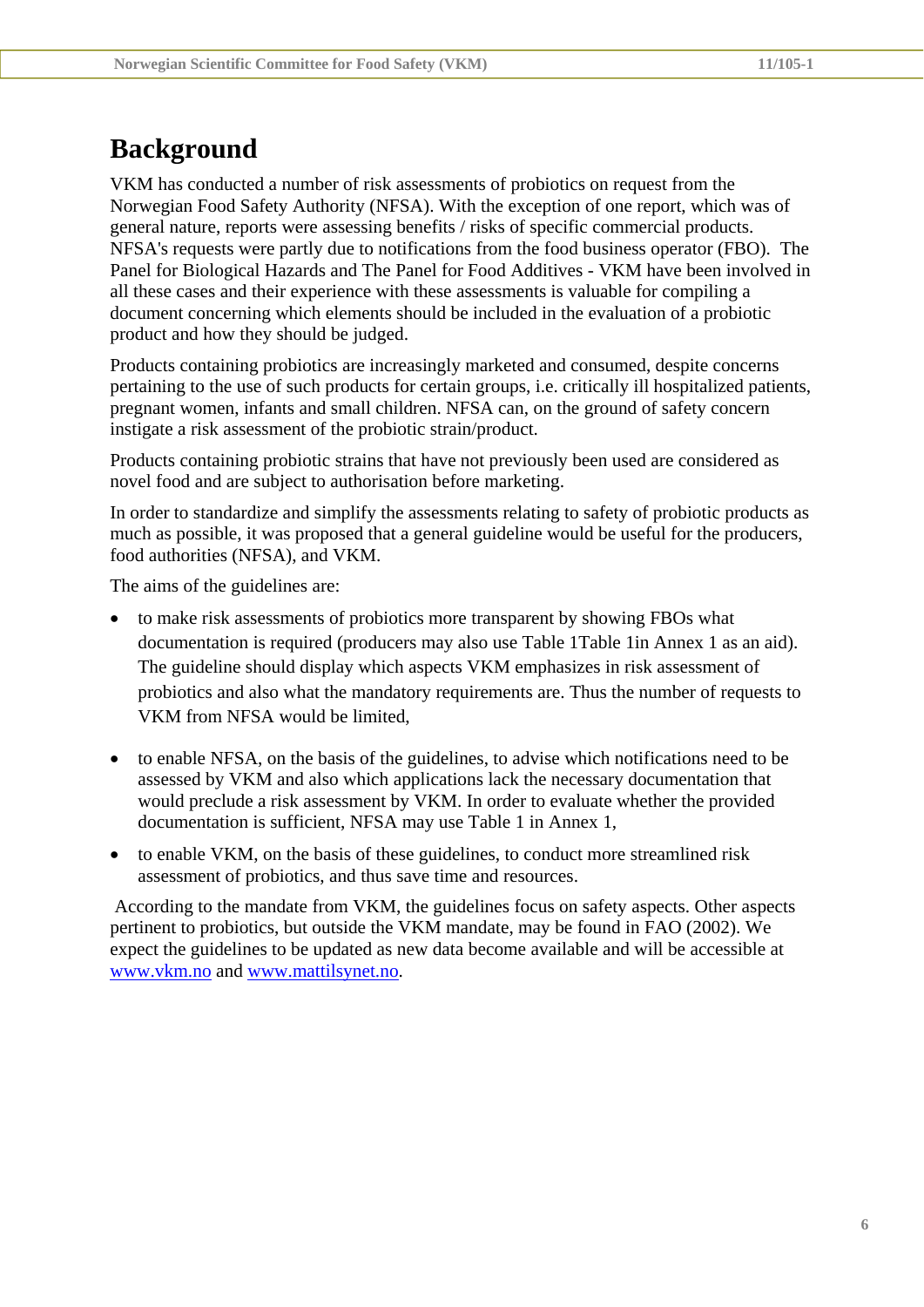# **Terms of reference**

The working group has defined following terms of reference:

The aim of the guidelines is to provide information about which documentation concerning probiotic products must be provided to allow a safety assessment of the products.

Consideration of any health claims, for example related to gut and immune function, are not part of the mandate. Novel foods must be assessed by EFSA and are not included in these guidelines.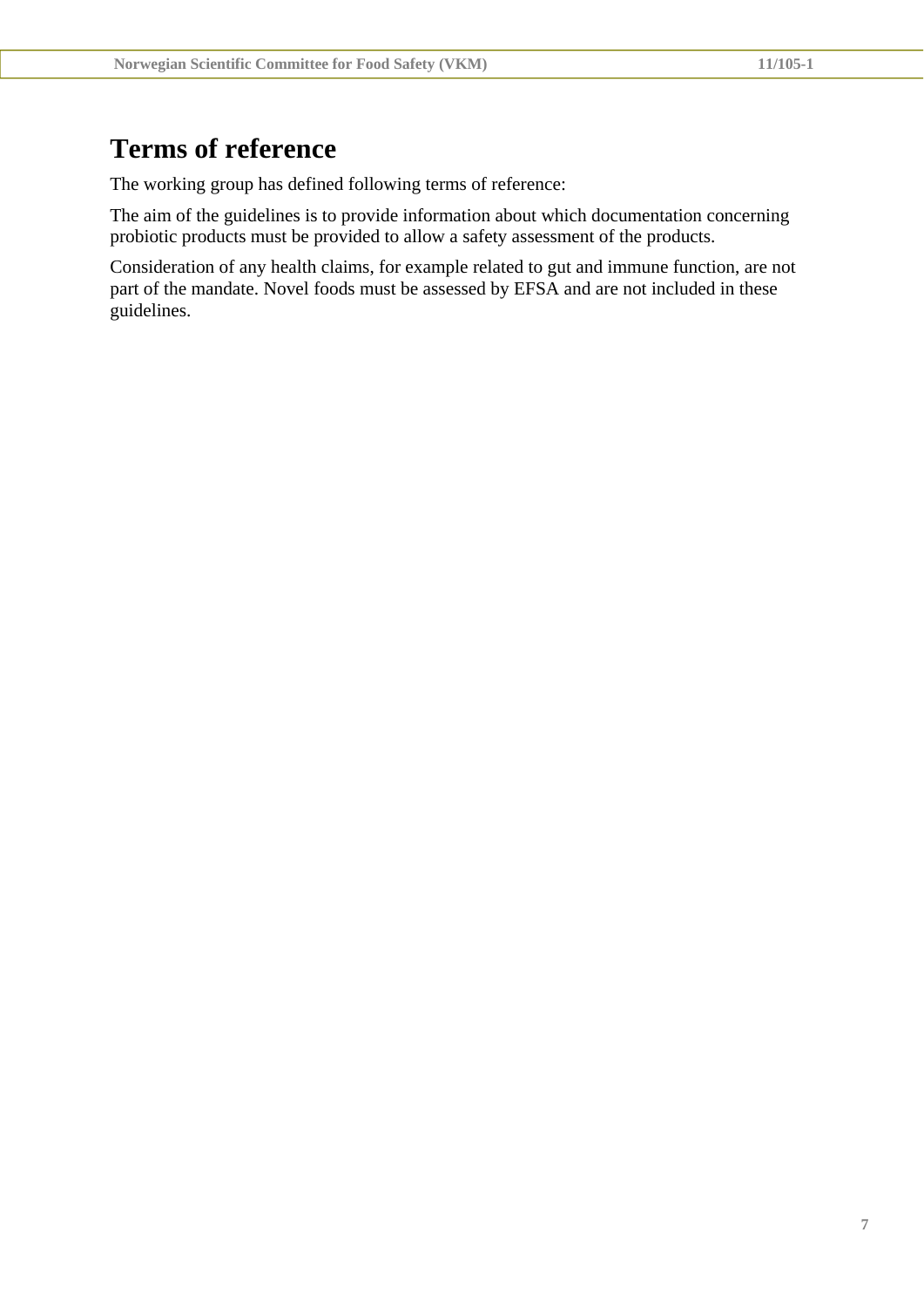# **Definitions**

#### Probiotics<sup>1</sup>

In 2001, Food and agriculture organisation (FAO) of United Nations and World Health Organisation (WHO) defined probiotics as: Live microorganisms, which when administered in adequate amounts confer a health benefit on the host (FAO 2002).

#### Generally Recognized As Safe  $(GRAS)^2$

Generally recognized as safe (GRAS) is an American Food and Drug Administration (FDA) designation that a chemical or substance added to food is considered safe by experts, and so is exempted from the usual Federal Food, Drug, and Cosmetic Act (FFDCA) food additive tolerance requirements.

#### Qualified Presumption of Safety (QPS)

The QPS approach is a system similar in concept and purpose to the GRAS definition used in the USA, but has been modified to take account of the different regulatory practices in Europe. With respect to probiotics, QPS represents a possible route to harmonisation of approaches for the safety assessment of microorganisms used in feed/food production.

#### Novel Foods and Food Ingredients

Novel foods are foods and food ingredients that have not been used for human consumption to a significant degree within the European Community before 15 May 1997.

With regards to probiotic products, the use of a new probiotic strain, that has not previously been consumed (to a significant degree) in the EU, would require a novel foods assessment. The use of a novel food matrix including an established probiotic strain may also require novel foods assessment.

The following terms are not used in the document but are included because they are frequently used in connection with probiotic products.

#### Prebiotics

<u>.</u>

A prebiotic is a selectively fermented food ingredient that results in specific changes in the composition and/or activity of the gastrointestinal microbiota, thus conferring benefit(s) upon host health<sup>3</sup>.

species and strain level),

<sup>&</sup>lt;sup>1</sup> The International Scientific Association for Probiotics and Prebiotics, ISAPP, proposed that when combined with the specifications outlined by the FAO/WHO Working Group for the Evaluation of Probiotics in Food (2002), the key aspects of this definition should be more precise and in addition include the following aspects:

<sup>-</sup> A probiotic must be alive when administered,

<sup>-</sup> A probiotic must have undergone controlled evaluation to document health benefits in the target host,

<sup>-</sup> A probiotic must be a taxonomically defined microbe or combination of microbes (genus,

<sup>-</sup> A probiotic must be safe for its intended use.

 $2$  http://en.wikipedia.org/wiki/Generally recognized as safe

 $3$  (Gibson et al. 2010. Food Science and Technology Bulletin: Functional Foods 7 (1) 1–19.)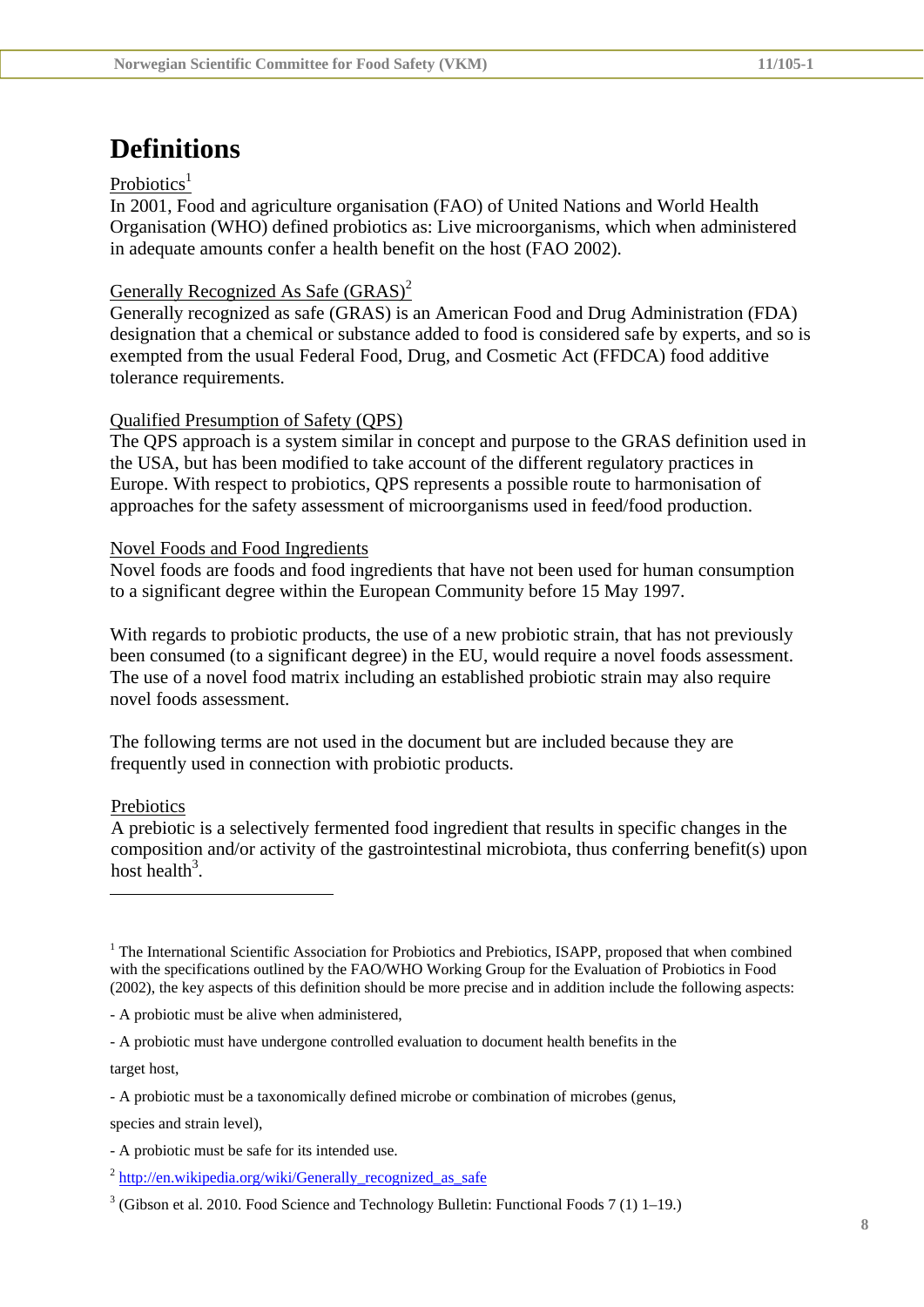Currently three criteria are required for a prebiotic effect

- Resistance of the prebiotic to degradation by stomach acid, mammalian enzymes or hydrolysis

- Utilisation (breakdown, metabolism) of the prebiotic by intestinal microorganisms

- Selective stimulation of the growth and/or activity of beneficial microorganisms in the gut.

#### **Synbiotics**

The term synbiotic is used for a product that contains both probiotics and prebiotics. Since the word alludes to synergism, this term should be reserved for products in which the prebiotic compound selectively favours the probiotic component.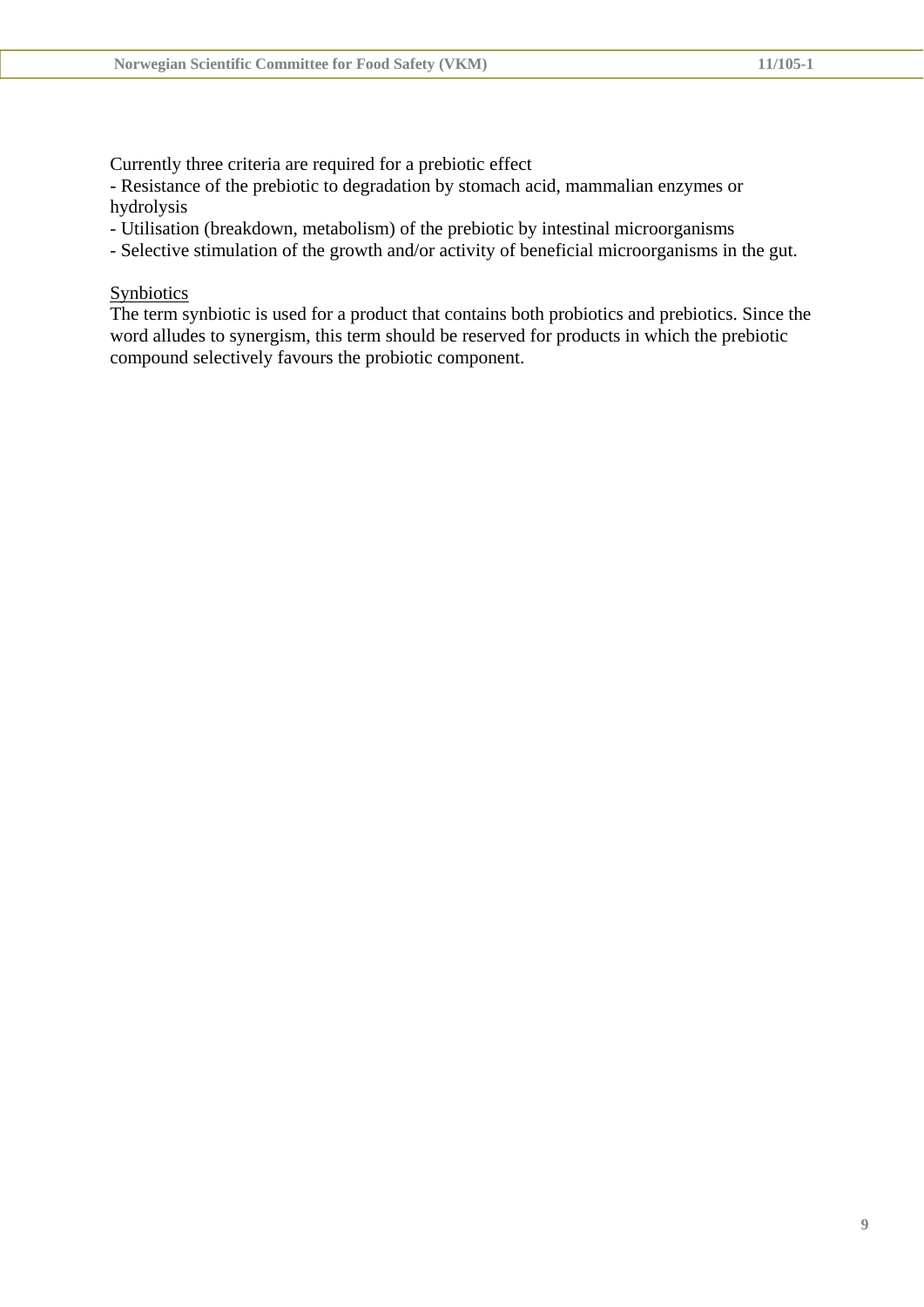# **1 Characterisation of microorganism and product information**

This section describes product information that the producer must submit in order to document the safety of the product, before placing a product containing probiotic microorganisms on the market.

# **1.1 Characterisation of microorganism**

The correct identification (genus, species and strain number) of the added microorganism(s) must be clearly stated. The names used must be in accordance with The International Code for Nomenclature of Microorganisms.

The strain must be deposited in a recognized international bacteria culture collection and the strain number for the strain in the collection should be provided.

Trade names for a strain may be used, but only in addition to the correct strain designation. The strain must be identified using both phenotypic and genotypic methods. The information of the type of classification methods must be provided.

#### **Identification of the strain**

The potential effects of probiotics are considered to be strain specific. It is therefore necessary to identify and specify not only the genus and species of the probiotic in question, but also the actual strain used. In addition it must be stated how, and how often, the strain-specificity is secured and maintained.

A *strain* is a sub-population of a species with intra-species properties and is usually identified by a name, number, or letter. Strain identity is important to link a strain to a specific health effect as well as to enable accurate surveillance and epidemiological studies. Extrapolation of data from one strain to another, even from the same species is not permissible.

The origin of the strain has to be stated as it is generally accepted that a probiotic intended for human use should be of human origin.

The nomenclature used must conform to the current, scientifically recognized names as can be retrieved for example from the validation lists published in the International Journal of Systematic and Evolutionary Microbiology. This is to ensure understanding and transparency on an international basis.

Specification of the microorganism must be established using the most current, valid methodology, preferably by using a combination of phenotypic (morphological and biochemical) and genotypic (*e.g*. 16s rRNA gene sequencing) tests.

Strain typing has to be performed with internationally accepted molecular typing methods with high discriminatory power (*e.g*. pulsed field gel electrophoresis (PFGE) or other appropriate methods) and using unique phenotypic traits, including antibiotic resistance profile, since genetic alteration of microorganisms due to acquisition of a resistance gene may be undetectable even by using molecular epidemiological methods with high resolution.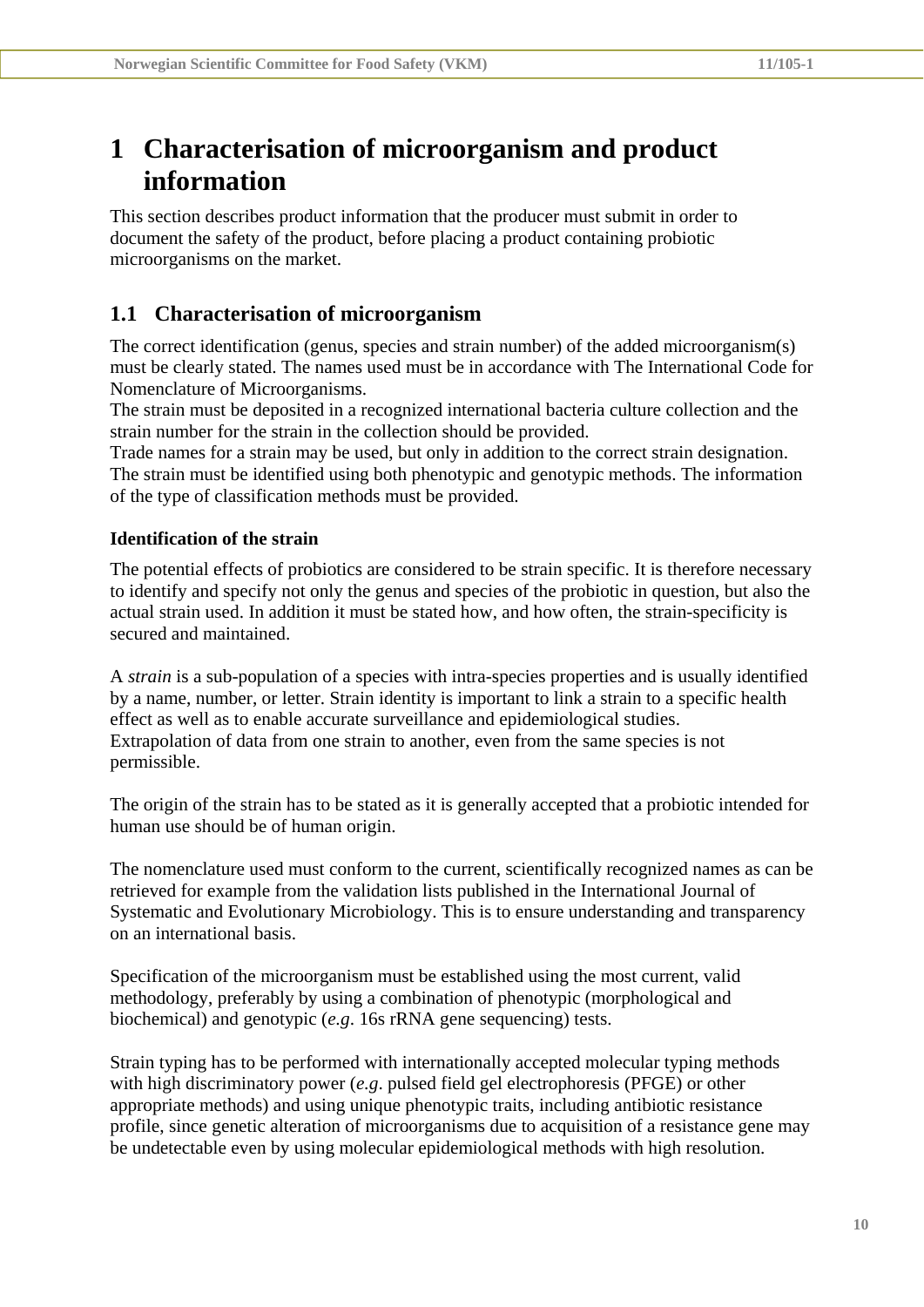Data regarding extra-chromosomal DNA, like plasmids and other mobile genetic elements including Insertion Sequence (IS)-elements, integrons and transposons and absence of virulence factors should be provided. Any possible association between mobile genetic elements and antimicrobial resistance genes/virulence factors should be reported.

Antibacterial resistance profiles of the strain with respect to all major classes of antibacterial agents and the most commonly clinical relevant agents in each class should be provided. Possible association between antimicrobial resistance phenotypes and the presence of resistance genes in the strain should be determined by molecular methods. The accession number of the complete sequence data of the strain, if available, should be submitted.

Proposed antimicrobial activity of the probiotic strain against pathogenic microorganisms should be examined by *in vitro*-testing (e.g. agar-method) and may require substantiation of efficacy with human trials (*in vivo*-testing). Documentation must be in the form of published peer-reviewed articles.

Results from studies on possible interaction between the probiotic microorganism and medicinal products should be available when relevant, or described and explained if not considered relevant. Documentation must be in the form of published peer-reviewed articles.

# **1.2 Product information**

### **Number of viable probiotic bacteria per gram of product/per serving**

The number of viable probiotic bacterial cells in the product within the time frame of its shelf life should be clearly given including a proviso that recommended storage conditions have been upheld.

The numbers may be expressed as log Colony Forming Units (CFU) per gram of product or per serving of a specified size. If the product as sold is intended to be mixed with water or milk before consumption, the number of cells per gram of ready- to- eat product, or per serving should also be given.

# **Number of recommended daily serving**

The producer should state the recommended number of times the product should be eaten per day and the size of serving.

# **Food matrix**

Specification of the food matrix, ingredients and nutritional content must be given, as in accordance with ordinary regulations for foods.

If outsourced ingredients are used, information on the manufacturer of these ingredients should be given.

### **Storage conditions and shelf life**

The necessary conditions of storage for the product, which are important for ensuring survival and full viability of the probiotic strains within the specified shelf life, should be clearly described. These conditions may be more stringent than the storage conditions applicable to the carrier food. Storage conditions will normally refer to time, temperature, exposure to air and relative humidity. Information regarding documentation of the survival during storage of added strains is required.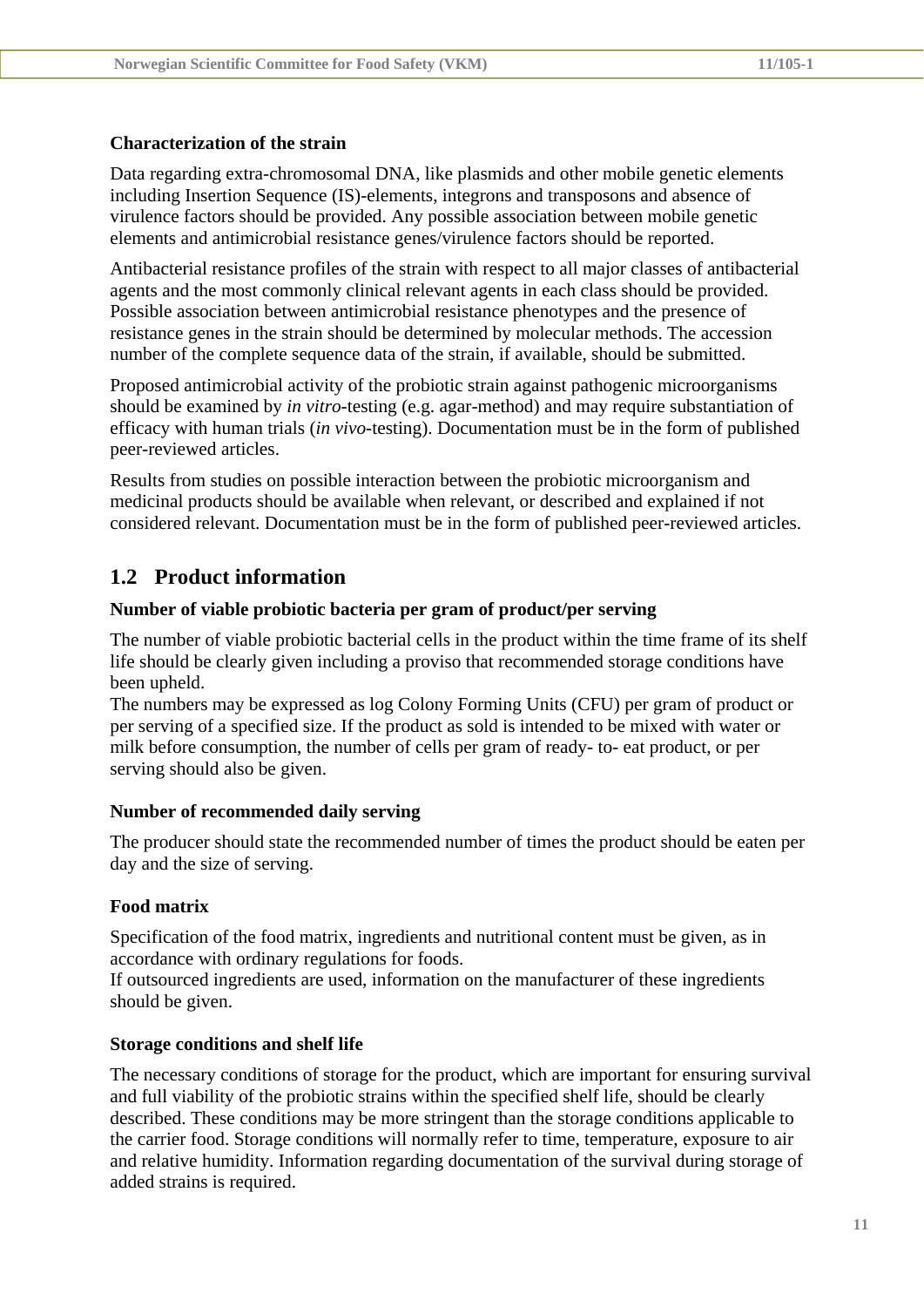For the probiotic ingredient, the shelf life of the product is determined by the requirement for survival of the number of viable probiotic bacterial cells considered necessary for provision of a health benefit. If the bacterial survival (and hence shelf life) is affected by opening the packaging, thus allowing access of oxygen, moisture, contamination etc, then information regarding the shelf life after opening should also be given.

# **2 Safety**

Products should only contain probiotic bacteria granted  $QPS<sup>4</sup>$  and/or GRAS status.

# **2.1 Maintenance of the strain by the food product producer**

## **Strain integrity**

Control systems for ensuring the integrity of the added probiotic strain(s) must be described by the producer.

If the producer uses a culture supplied by a recognised international culture collection company, then the procedures used by the culture producer to ensure the purity, stability and integrity of the cultures should be included in the notification.

## **Number of viable probiotic bacteria per gram of product/per serving**

The methodology to determine the number of viable cells should be given, including type of agar used and incubation parameters.

### **Viability during storage**

The producer is responsible for implementing control procedures for monitoring the number of viable probiotic organisms in the product during storage. Details of the quality control monitoring procedures should be provided.

# **2.2 Antagonistic or synergistic effects**

If the product should or should not be consumed together with other foodstuffs or therapeutic agents, the details of this should be stated on the packaging and further detailed information must be given with the application.

If consumption of other foods or medicinal products can increase or decrease the health effect of the product, this should be documented and stated.

# **2.3 Intestinal survival**

1

*In vitro* tests are insufficient to predict the functionality of probiotic microorganisms in the human body, but may nevertheless be useful in order to gain knowledge of strains and the mechanism of the probiotic effect.

Appropriate target-specific *in vitro* tests that correlate with *in vivo* results are recommended. The main currently used and recommended tests for probiotic strains include:

<sup>&</sup>lt;sup>4</sup> Table 1 in "Opinion of the Scientific Committee on a request from EFSA on the introduction of a Qualified Presumption of Safety (QPS) approach for assessment of selected microorganisms referred to EFSA." The EFSA Journal (2007) 587, 1-16, http://www.efsa.europa.eu/en/efsajournal/doc/587.pdf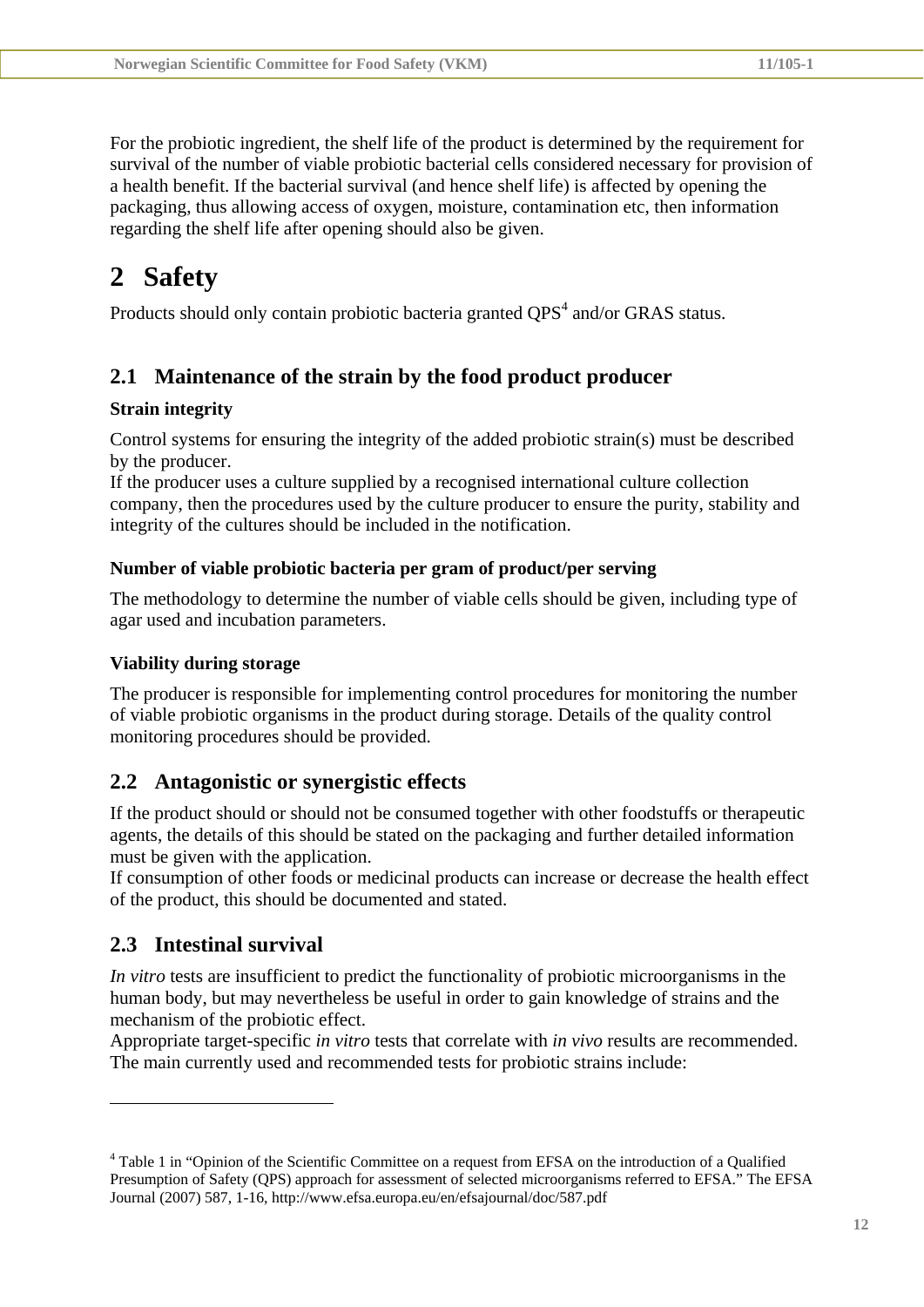- Tolerance to body temperature
- Resistance to gastric acidity and bile salts
- Survive passage to its target organ (most commonly the intestinal tract)
- Adherence to mucus and/or human epithelial cells and cell lines
- Survival in the competitive environment of the intestinal tract (*in vitro* gut)

The results obtained from all appropriate tests carried out, should be submitted.

# **2.4** *In-vitro* **and** *in-vivo* **safety assessments**

Theoretically, probiotics may be responsible for four types of side-effects:

- Systemic infections
- Deleterious metabolic activities
- Excessive immune stimulation in susceptible individuals
- Gene transfer (e.g. antimicrobial resistance gene) to other bacteria

 $FAO<sup>5</sup>$  has recommended that the safety of probiotic strains should be documented using:

### *In vitro* **studies:**

- Assessment of certain metabolic activities (e.g. D-lactate production, bile salt deconjugation)
- Determination of antibiotic resistance patterns and whether resistance genes are located on, or associated with, mobile genetic elements (*e.g.* plasmids).
- If the strain under evaluation belongs to a species with known haemolytic potential, determination of haemolytic activity is required.

### *In vivo* **studies**

### **Animal studies:**

 If the strain under evaluation belongs to a species that is a known to produce toxins of relevance to mammals, it must be tested for toxin production.

### **Human studies**

1

If available, the following should be documented:

- Assessment of short term side-effects during human studies
- Assessment of long term side effects
- Epidemiological surveillance of adverse incidents in consumers (post-market)
- If the species under evaluation is known ever to have caused systemic infections in humans, the actual documentation must be presented
- Population-based surveillance for the isolation of probiotic bacteria from patients with infections

<sup>5</sup> FAO/WHO Guidelines for the Evaluation of Probiotics in Food, 2002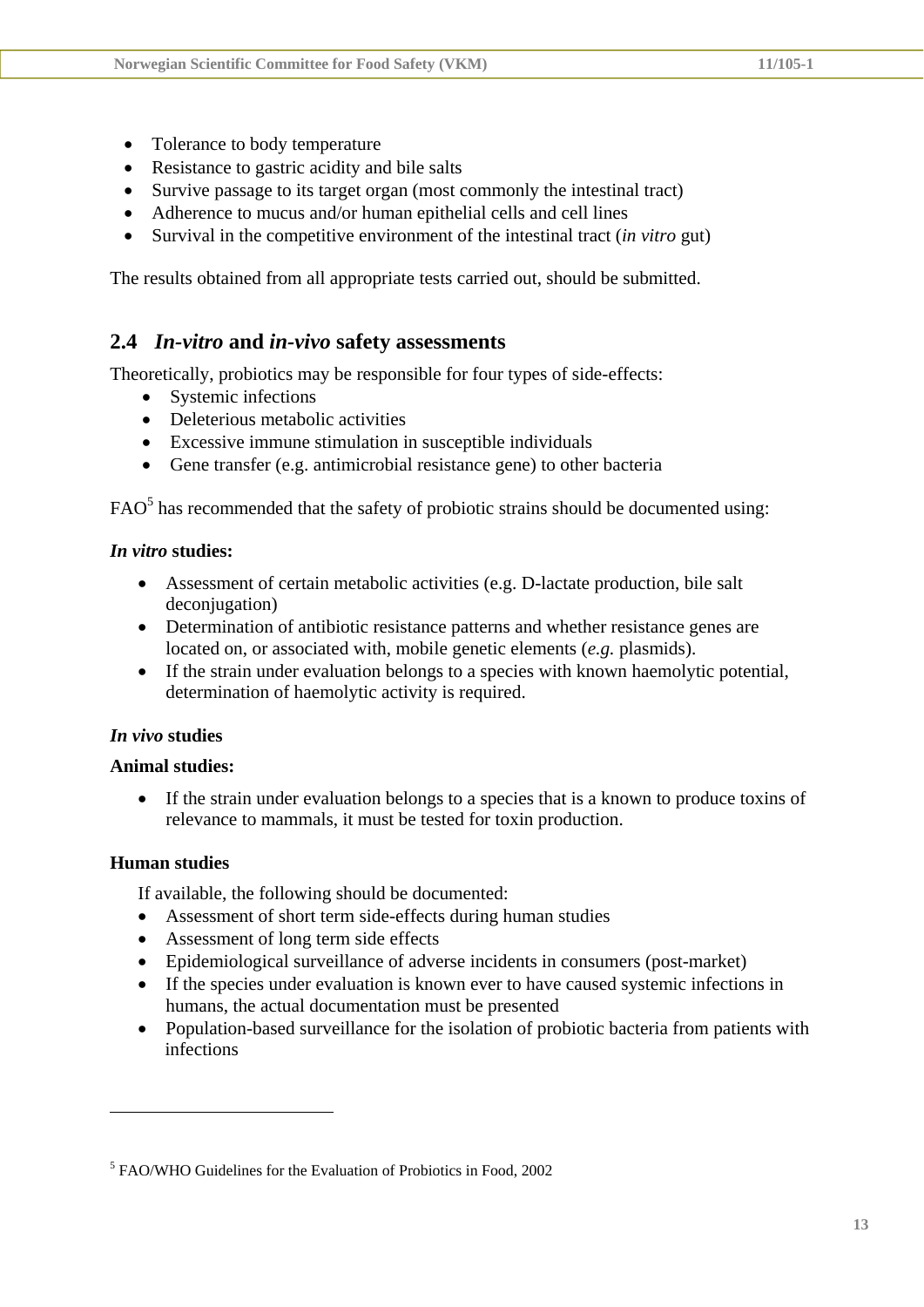Studies regarding consumption in special subpopulations; pregnant, children, elderly people, critically ill patients

If it is inadvisable to consume the product more than (for example) once per day, this should be clearly stated and reasons given. Consumption of some probiotics products may in some cases constitute a major proportion of the diet. Food for small children is a particular example. Any documented safety aspects concerning long-term consumption of probiotic products in relation to the total diet, should be provided by the notifier.

# **3 Consumer group(s)**

If the product is intended for a specific consumer group, for example pregnant, small children, the elderly or ill people, this should be stated on the packaging. Where relevant, approval from the Food Authority must be obtained. If the product is unsuitable for a specific consumer group, this should be stated.

The EFSA Scientific opinion on the scientific requirements for health claims related to gut and immune function (EFSA Journal 2010)<sup>6</sup> states which requirements must be met in order to accept a health claim for a particular food or food ingredient. Information on claims can be found in Annex 2.

<u>.</u>

<sup>6</sup> http://www.efsa.europa.eu/en/efsajournal/pub/1984.htm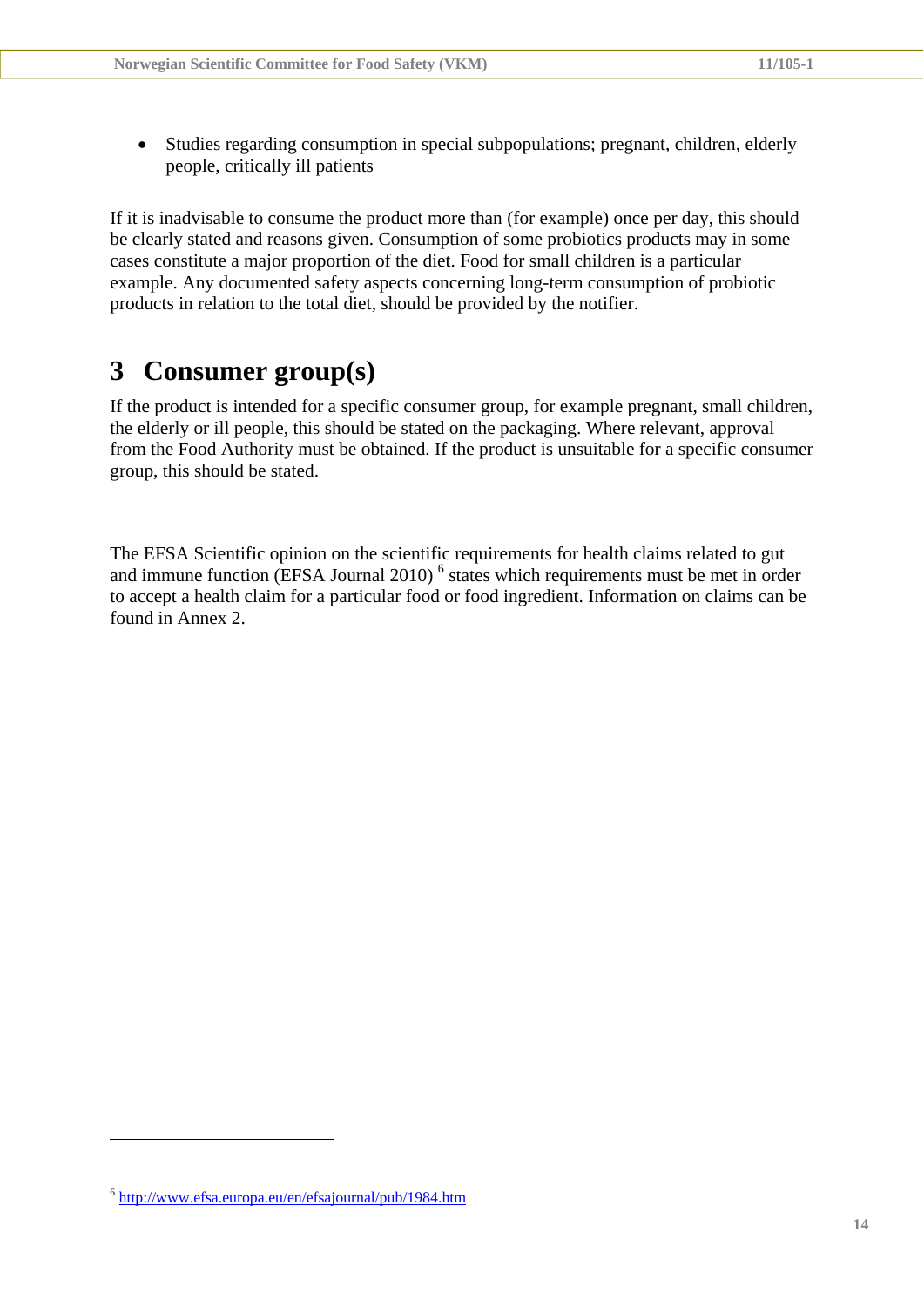# **Annex 1 – Documentation check list**

**Table 1** Documentation provided by producers/notifiers (More information has been provided in the body of the text)

|                                                                                                                                | Yes/no | <b>Comments/references</b> |
|--------------------------------------------------------------------------------------------------------------------------------|--------|----------------------------|
| <b>Characterization of microorganism</b>                                                                                       |        |                            |
| Correct name (genus, species) as given by the<br>recognized international bacteria culture<br>collection where it is deposited |        |                            |
| Identification methods used                                                                                                    |        |                            |
| Phenotypic methods<br>$\bullet$                                                                                                |        |                            |
| Genotypic methods                                                                                                              |        |                            |
| <b>Characterization of the strain</b>                                                                                          |        |                            |
| Strain number as given by the bacteria culture<br>collection where it is deposited                                             |        |                            |
| Methods used to secure the strain specificity                                                                                  |        |                            |
| How often is the strain specificity secured?                                                                                   |        |                            |
| Origin of the strain (of human origin?)                                                                                        |        |                            |
| Data regarding extra-chromosomal DNA<br>(plasmids, mobile genetic elements like<br>Insertion Sequence, Integron, etc)          |        |                            |
| Antibacterial resistance profiles                                                                                              |        |                            |
| Any known association between the<br>resistance profile and presence of<br>resistance genes?                                   |        |                            |
| Any known antimicrobial activity of the<br>strain against human pathogenic<br>microorganism (usually in-vitro study)           |        |                            |
| Intestinal survival                                                                                                            |        |                            |
| Tolerance to body temperature                                                                                                  |        |                            |
| Resistance to gastric acidity and bile<br>salt                                                                                 |        |                            |
| Adherence to mucus and/or human<br>$\bullet$<br>epithelial cells and cell lines                                                |        |                            |
| Survival in the competitive environment<br>$\bullet$<br>of the intestinal tract                                                |        |                            |
| Haemolytic activity (if belonging to a species<br>with known haemolytic potential)                                             |        |                            |
| Toxin production (if belonging to a species<br>with known potential for toxin production)                                      |        |                            |
| <b>Product information</b>                                                                                                     |        |                            |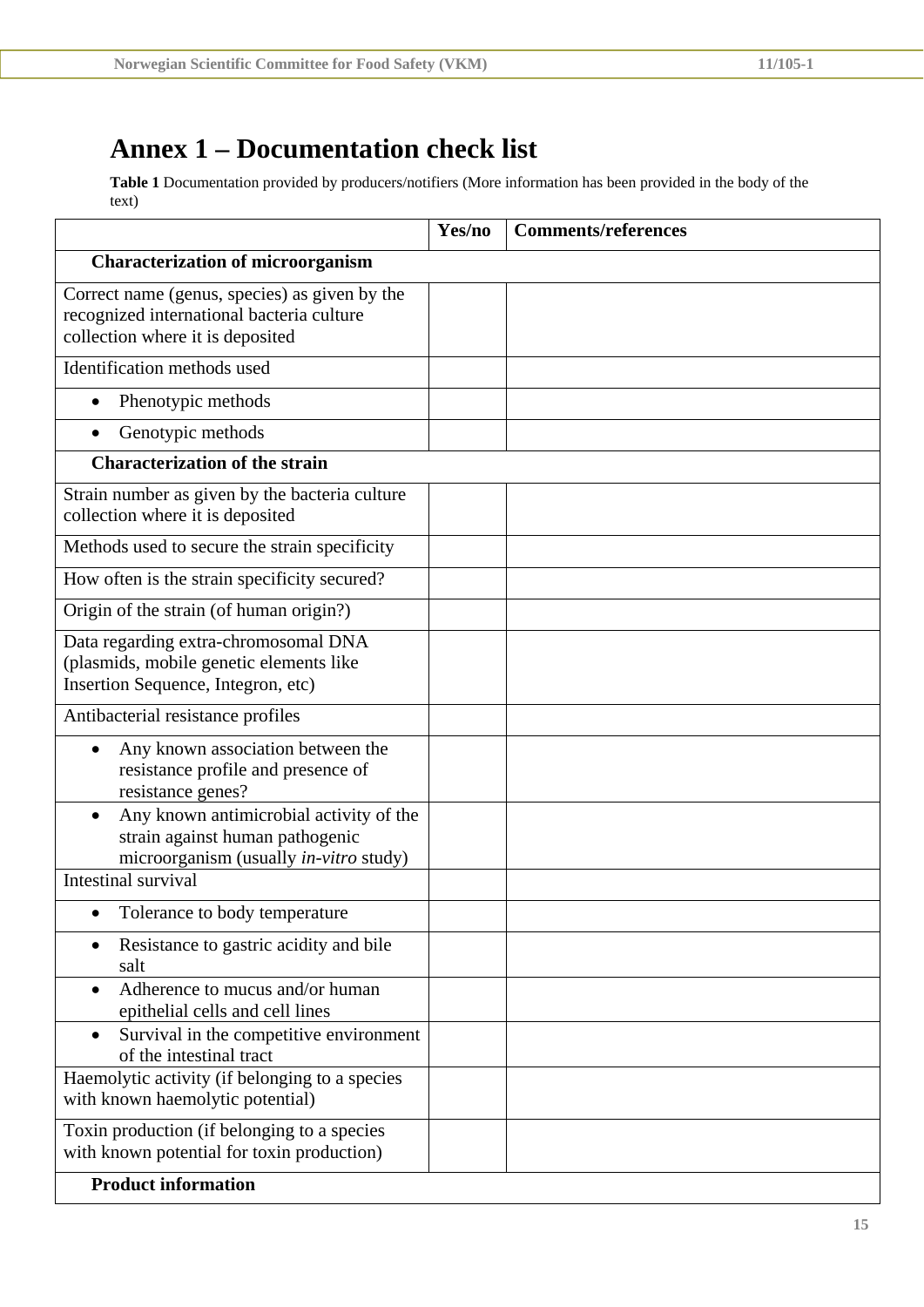| Recommended storage condition (time,<br>temperature, exposure to air and relative<br>humidity)                                |  |
|-------------------------------------------------------------------------------------------------------------------------------|--|
| Number of viable probiotic bacteria per gram<br>of product/per serving                                                        |  |
| If mixed with water or milk: Number of<br>bacteria per gram of the ready-to-eat<br>product or per serving                     |  |
| Number of recommended doses daily                                                                                             |  |
| Food matrix (according to ordinary regulations<br>for food)                                                                   |  |
| Shelf life (If affected by opening the<br>packaging, give the shelf life after opening)                                       |  |
| <b>Safety</b>                                                                                                                 |  |
| Control systems for ensuring the integrity,<br>purity and stability of the culture                                            |  |
| Method for determining the number of viable<br>cells (agar used, incubation parameters, etc)                                  |  |
| Control procedures implemented to determine<br>viability during storage -                                                     |  |
| Antagonistic/synergistic effects (if any).                                                                                    |  |
| Should the product or should the<br>$\bullet$<br>product not be consumed with other<br>foodstuffs or therapeutic agents?      |  |
| Are there any known deleterious health<br>$\bullet$<br>effects if consumed with other foods or<br>medicinal products?         |  |
| Safety assessments:                                                                                                           |  |
| In vitro studies: Assessment of certain<br>metabolic activities (e.g. D-lactate-production,<br>bile-salt deconjugation)       |  |
| In vivo studies (if available)                                                                                                |  |
| Epidemiological surveillance of adverse<br>$\bullet$<br>incidents in consumers (post-market)                                  |  |
| If the bacterium is known ever to have<br>$\bullet$<br>caused systemic infections: actual<br>documentation                    |  |
| Studies regarding consumption in<br>٠<br>special subpopulations, e.g. pregnant,<br>children, elderly, critically ill patients |  |
| Short term and long term adverse<br>$\bullet$<br>effects                                                                      |  |
| If it is inadvisable to consume more than the                                                                                 |  |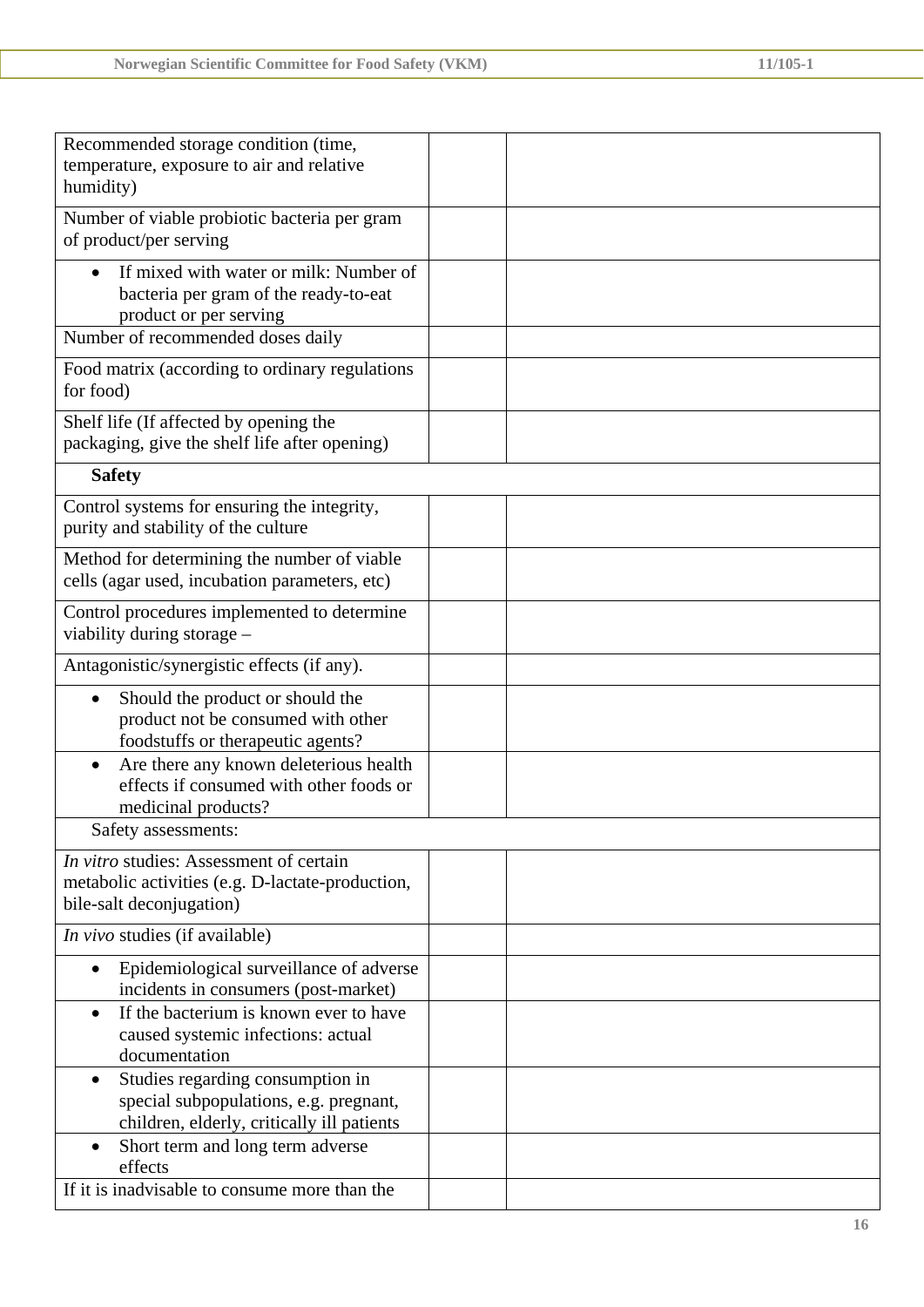| recommended daily dose, the reason must be<br>stated                                                                                                                      |  |
|---------------------------------------------------------------------------------------------------------------------------------------------------------------------------|--|
| Any documented safety aspects concerning<br>long term consumption of probiotic products in<br>relation to the total diet (e.g. for small children)<br>should be provided. |  |

Contact information (name, address, telephone and website of the Company) should be stated on the packaging.

| NFSA's evaluation of the documentation received |  |  |  |
|-------------------------------------------------|--|--|--|
| Accepted                                        |  |  |  |
| Rejection of application                        |  |  |  |
| Need for further documentation                  |  |  |  |
| Need for risk assessment – request to VKM       |  |  |  |

# **Comments:**